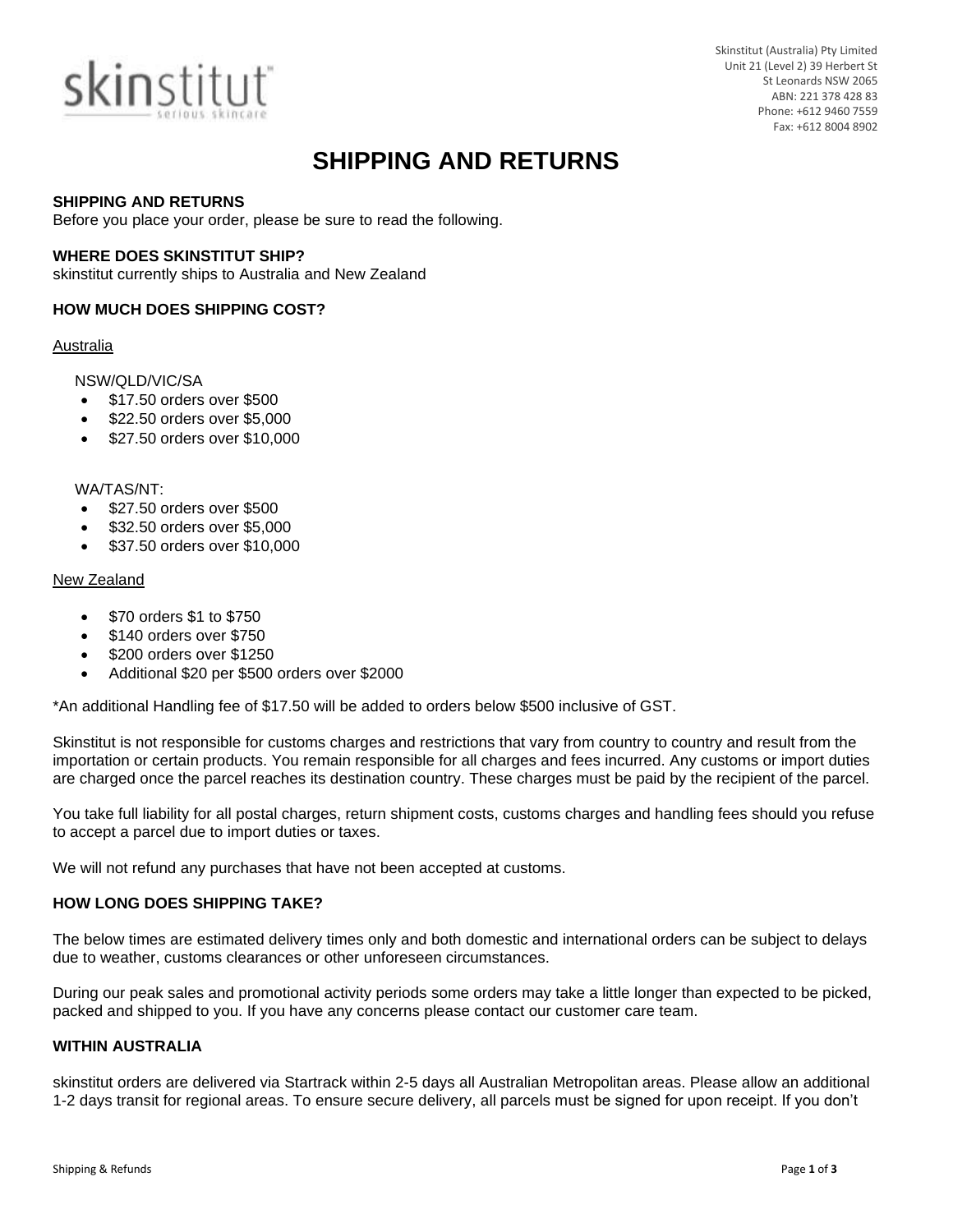

Skinstitut (Australia) Pty Limited Unit 21 (Level 2) 39 Herbert St St Leonards NSW 2065 ABN: 221 378 428 83 Phone: +612 9460 7559 Fax: +612 8004 8902

expect to be home during normal business hours, please choose a delivery address where someone will be available to sign for your parcel.

During our peak sales and promotional activity periods some orders may take a little longer than expected to be picked, packed and shipped to you. If you have any concerns over the shipping timeline please contact our customer care team.

# **INTERNATIONAL**

Skinstitut orders are delivered via DHL Standard within 10-14 business days worldwide. Your parcel is shipped with DHL postal service, however when your parcel arrives into your country it is handed over to your local postal provider for delivery. Please allow for an additional 1-2 days customs clearance to some countries.

Please note that DHL will only deliver to PO Boxes in Oman, Qatar, Saudi Arabia and UAE.

## **TRACKING YOUR ORDER**

Your order will be processed within 1-2 days at skinstitut headquarters. Our delivery partners Australia Post or DHL will collect your order and you will receive a confirmation email with a tracking number as soon as your package ships.

If you are unable to locate your tracking number, or if you have any questions about your shipped order please reach out to our customer care team at sales@skinstitut.com.au and we will assist you with your enquiry.

#### **OTHER IMPORTANT INFORMATION**

Discount and coupon codes do not apply to shipping costs.

skinstitut will not be liable for delayed or lost shipment.

skinstitut will not be liable for delays in delivery due to incorrect customer information provided during checkout.

You are responsible to have someone at the delivery address to sign for and accept the delivery. skinstitut will not be liable for any cost for re-delivery attempts. This cost will be passed on to you if the delivery address is unattended at the time of delivery, or if incorrect details are provided during the checkout process.

# **RETURNS & REFUNDS**

We want you to be completely satisfied with your purchase and pride ourselves for developing products of the highest quality. We will be happy to offer you a replacement or refund if the product is faulty, received in error or differs dramatically from the description supplied by skinstitut.

Please note that we do not refund for change of mind, lack of expertise for use of product or differences in personal opinion.

We may accept returns for other reasons at our discretion.

If you would like to contact as regarding a return or refund please email [sales@skinstitut.com.au.](mailto:sales@skinstitut.com.au) Returned goods should be in original condition and include all original packaging.

Shipping and handling costs are non-refundable. Any goods returned are your responsibility until they reach our warehouse. Please ensure you package your return to prevent any damage to the goods or boxes. We are not responsible for any goods that are returned to us in error. We recommend you use a postal service that insures you for the value of the goods you are returning.